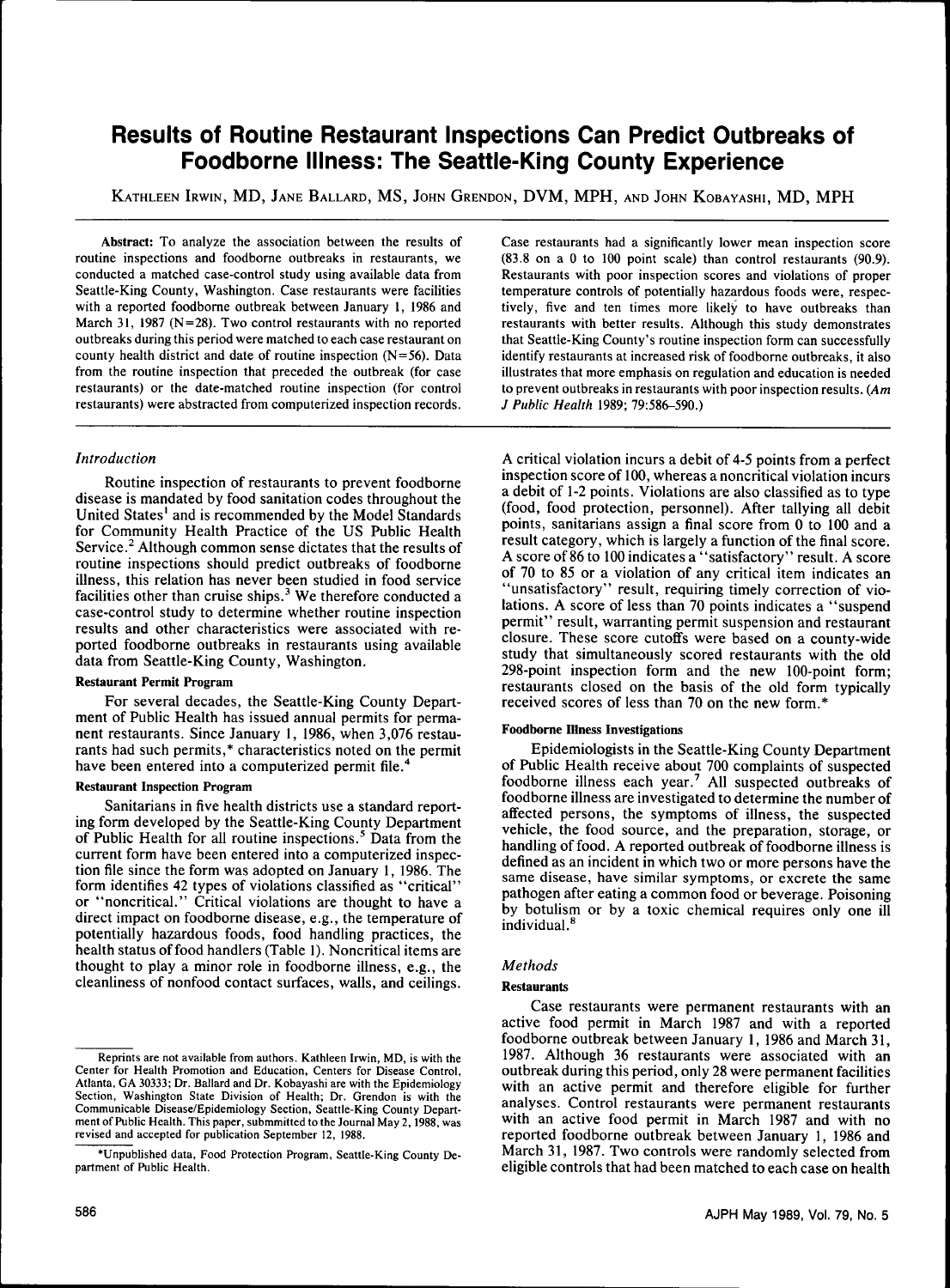#### **TABLE 1—Risk of Foodborne Outbreaks Associated with Routine Restaurant Inspection Results, by Individual Violation, Seattle-King County, Washington, January 1,1986-March 31,1987**

| Number | Violation Typet                                                                                                                                        | Debit Point Odds<br>Value | Ratio      | (95% CI)                  |
|--------|--------------------------------------------------------------------------------------------------------------------------------------------------------|---------------------------|------------|---------------------------|
|        | <b>Food Violations</b>                                                                                                                                 |                           |            |                           |
| 1.     | Foods from approved source, sound condition, not adulterated: no spoilage, no home canned foodst                                                       | 5                         | 3.2        | (0.3, 36.6)               |
| 2.     | Original container, properly labeled                                                                                                                   | 1                         | 1.0        | (0.1, 18.9)               |
|        | Any food violation                                                                                                                                     |                           | 2.1        | (0.3, 13.1)               |
|        | <b>Food Protection Violations</b>                                                                                                                      |                           |            |                           |
|        |                                                                                                                                                        | 5                         | 10.1       |                           |
| З.     | Potentially hazardous foods at safe temperatures during storage, display, service, transport, hot and cold holding                                     |                           |            | (2.2, 45.7)               |
|        | (45° or below or 140°F or above)†<br>Potentially hazardous foods properly cooked to 140°F, except pork to 150°F, poultry to 165°F, and rare roast beef | 4                         |            | $(1.2,)^*$                |
| 4.     | to 130°F†                                                                                                                                              |                           |            |                           |
| 5.     | Potentially hazardous foods properly cooled, 4" food depth cooled to 70°F within 2 hrs to 45°F within 4 hrs; salads                                    | 5                         | 1.4        | (0.4, 5.2)                |
|        | made with prechilled ingredients†                                                                                                                      |                           |            |                           |
| 6.     | Potentially hazardous foods properly reheated to 165°F†                                                                                                | 4                         | 1.0        | (0.1, 11.0)               |
| 7.     | Enough facilities to maintain proper hot and cold temperatures, properly designed, maintained, operated.                                               | 4                         | 86         | (1.0, 74.9)               |
|        | Potentially hazardous foods kept under temperature control except during necessary preparation procedures†                                             |                           |            |                           |
| 8.     | Thermometers provided and conspicuous                                                                                                                  | 1                         | 2.0        | (0.7, 5.4)                |
| 9.     | Potentially hazardous foods properly thawed                                                                                                            | 1                         | 6.0        | (0.6, 57.7)               |
| 10.    | General food protection during storage, preparation, display, transportation, service; no double stacking; sneeze                                      | $\overline{c}$            | 2.4        | (0.8, 7.2)                |
|        | quards                                                                                                                                                 |                           |            |                           |
| 11.    | Foods protected from cross-contamination during preparation and refrigerated storage. Foods not re-served†                                             | 4<br>2                    | 1.7<br>3.9 | (0.4, 7.0)                |
| 12.    | Handling of food (ice) minimized; proper use of utensils                                                                                               | $\mathbf{1}$              | 2.1        | (0.4, 39.5)<br>(0.5, 9.5) |
| 13.    | In-use food (ice) dispensing utensils properly stored                                                                                                  |                           | 15.8       | (2.0, 124.1)              |
|        | Any food protection violation                                                                                                                          |                           |            |                           |
|        | <b>Personnel Violations</b>                                                                                                                            |                           |            |                           |
| 14.    | Personnel with infections or illness restricted†                                                                                                       | 5                         |            | $(0.1)^*$                 |
| 15.    | Hands washed and clean; wash hands after using the restroom; after coughing, sneezing, smoking, eating,                                                | 5                         |            | $(0.6)^*$                 |
|        | drinking; between handling raw and cooked; or otherwise contaminating hands. Good hygienic practices†                                                  |                           |            |                           |
| 16.    | Clean clothes, hair restraints                                                                                                                         | 1                         | NA.        |                           |
| 17.    | Food and Beverage Workers' Permits current for all personnel                                                                                           | 1                         | 1.8        | (0.3, 12.0)               |
|        | Any personnel violation                                                                                                                                |                           | 3.3        | $(0.6, 18.0)^*$           |
|        | Food Equipment, Utensils Violations                                                                                                                    |                           |            |                           |
| 18.    | Food (ice) contact surfaces: designed, constructed, maintained, installed, located                                                                     | 2                         | 1.5        | (0.4, 5.0)                |
| 19.    | Nonfood contact surfaces: designed, constructed, maintained, installed, located                                                                        | 1                         | 0.2        | (0.04, 1.1)               |
| 20.    | Food contact surfaces of equipment and utensils clean                                                                                                  | 2                         | 1.8        | (0.6, 5.4)                |
| 21.    | Nonfood contact surfaces of equipment and utensils clean                                                                                               | 1                         | 0.6        | (0.2, 2.2)                |
| 22.    | Proper storage and handling of clean, sanitized equipment and utensils                                                                                 | 1                         | 14.9       | (2.6, 85.4)               |
| 23.    | Single-service articles properly stored and dispensed. No reuse of single-service articles                                                             | 1                         | 1.7<br>1.8 | (0.2, 12.2)<br>(0.6, 5.8) |
|        | Any food equipment or utensils violation                                                                                                               |                           |            |                           |
|        | Cleaning, Washing, Sanitizing Violations                                                                                                               |                           |            |                           |
| 24.    | Dishwashing facilities designed, constructed, maintained, located, operated (accurate thermometers, chemical test                                      | 2                         | 4.2        | (0.8, 21.9)               |
|        | kits provided)                                                                                                                                         |                           |            |                           |
| 25.    | Equipment and utensils preflushed, scraped, soaked. Wash and rinse water clean, proper temperature                                                     | 1                         |            | $(0.03, )^*$              |
| 26.    | Sanitization rinse: clean, proper temperature, concentration, exposure time. Equipment, utensils sanitized†                                            | 4                         | 1.9        | (0.6, 6.5)                |
| 27.    | Wiping cloths clean, use restricted, stored in sanitizer                                                                                               | 1                         | 0.7        | (0.2, 2.3)                |
|        | Any "cleaning, washing, sanitizing" violation                                                                                                          |                           | 1.2        | (0.5, 3.1)                |
| Water  |                                                                                                                                                        |                           |            |                           |
| 28.    | Approved water source, hot and cold, under pressure; safet                                                                                             | 5                         | ΝA         |                           |
|        | Sewage, Plumbing Violations                                                                                                                            |                           |            |                           |
| 29.    | Sewage and waste water disposed sanitarily. No cross-connection, back siphonage, backflow†                                                             | 5                         | 2.0        | (0.1, 32.0)               |
| 30.    | Plumbing installed, maintained                                                                                                                         | 1                         | 2.0        | (0.4, 9.9)                |
|        | Any sewage and plumbing violation                                                                                                                      |                           | 1.5        | (0.3, 6.7)                |
|        |                                                                                                                                                        |                           |            |                           |
|        | Toilet, Hand-Washing Facilities Violations                                                                                                             |                           |            |                           |
| 31.    | Number, convenient, accessible, designed, installed†                                                                                                   | 4<br>$\overline{c}$       | 3.6        | (0.7, 19.9)               |
| 32.    | Toilet rooms enclosed, self-closing doors, fixtures in good repair, clean; hand cleanser, sanitary                                                     |                           | 1.5        | (0.5, 4.1)                |
|        | towels/hand-drying devices provided, proper waste receptables                                                                                          |                           | 1.6        | (0.6, 4.2)                |
|        | Any toilet and hand-washing facilities violation                                                                                                       |                           |            |                           |
|        | Garbage, Refuse Disposal Violations                                                                                                                    |                           |            |                           |
| 33.    | Containers/receptacles covered, adequate number, insect and rodent proof, pick-up frequency, clean                                                     | 1                         | 0.7        | (0.1, 6.4)                |
| 34.    | Outside storage area enclosures properly constructed, clean                                                                                            | 1                         | 4.0        | (0.4, 44.1)               |
|        | Any garbage and refuse disposal violation                                                                                                              |                           | 1.0        | (0.2, 5.5)                |
|        | Insect, Rodent, Animal Control Violations                                                                                                              |                           |            |                           |
| 35.    | Presence of insects/rodents. No birds, turtles, or other animalst                                                                                      | 4                         | 65         | (0.8, 51.1)               |
| 36.    | Outer openings protected from flying insects/rodent proof                                                                                              | 1                         | 3.9        | (0.4, 39.5)               |
|        | Any insect, rodent, animal control violation                                                                                                           |                           | 3.8        | (0.9, 16.1)               |
|        | Floors, Walls, Ceilings Violations                                                                                                                     |                           |            |                           |
|        |                                                                                                                                                        | 1                         | 1.5        | (0.5, 4.6)                |
| 37.    | Floors constructed, clean, good repair, covered                                                                                                        | 1                         | 2.0        | (0.6, 6.8)                |
| 38.    | Walls, ceiling, attached equipment: constructed, good repair, clean, smooth                                                                            |                           | 1.1        | (0.4, 3.2)                |
|        | Any floors, walls, ceilings violation                                                                                                                  |                           |            |                           |

(continued)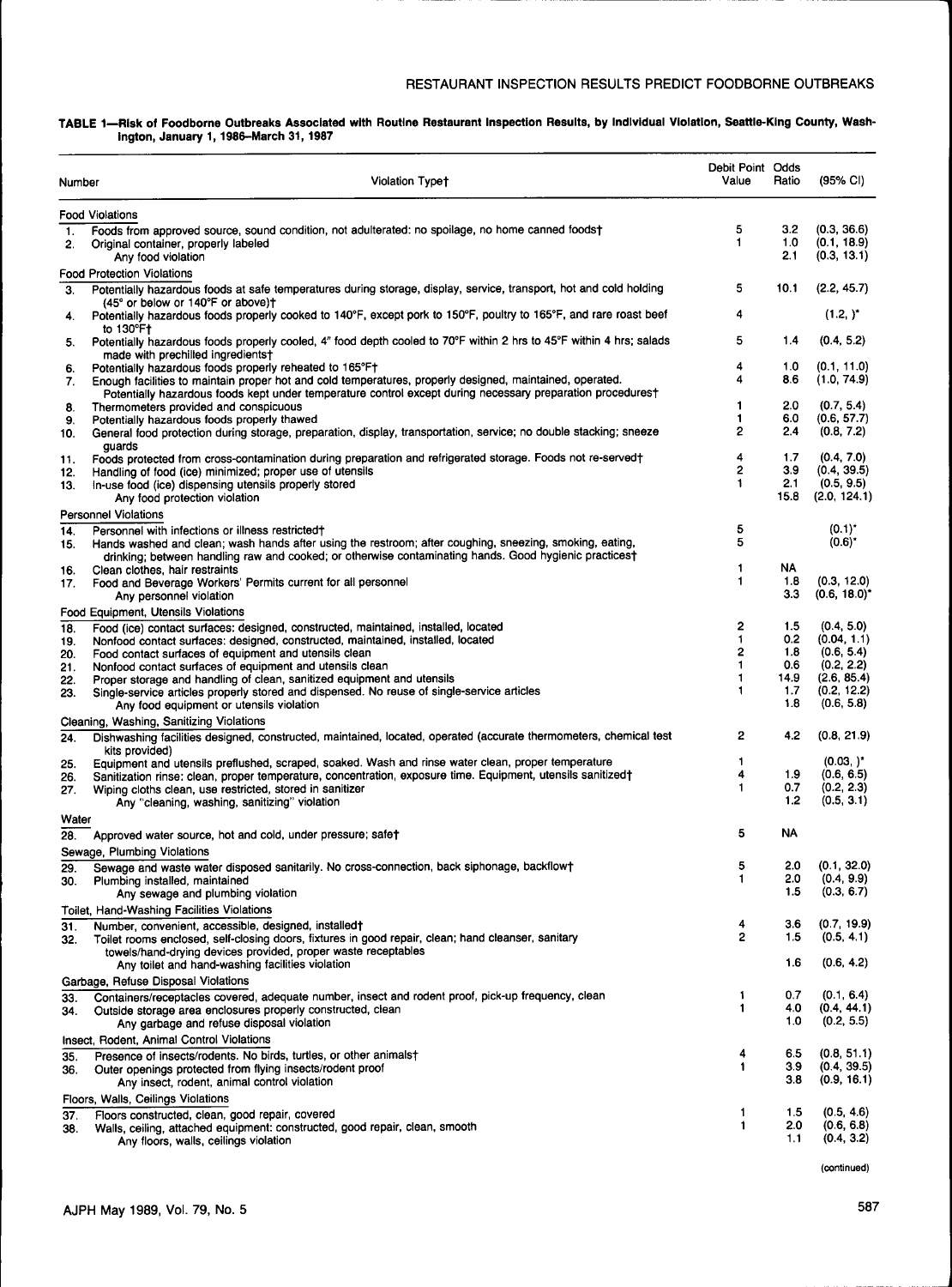#### IRWIN, ET AL.

## **TABLE 1—Continued**

| Number | <b>Violation Typet</b>                                                                                                                        | Debit Point Odds<br>Value | Ratio          | $(95% \text{ Cl})$ |
|--------|-----------------------------------------------------------------------------------------------------------------------------------------------|---------------------------|----------------|--------------------|
|        | Lighting, Ventilation                                                                                                                         |                           |                |                    |
| 39.    | Lighting provided as required, fixtures shielded. Rooms and equipment vented as required                                                      |                           | $\overline{2}$ | (0.3, 5.0)         |
|        | <b>Other Operations</b>                                                                                                                       |                           |                |                    |
| 40.    | Toxic items properly stored, labeled, used†                                                                                                   | 4                         | 1.9            | (0.5, 7.4)         |
| 41.    | Premises maintained free of litter, unnecessary articles; living/sleeping quarters separate; authorized personnel;<br>dressing rooms, lockers |                           | 0.8            | (0.2, 3.0)         |
| 42.    | Clean, soiled linen properly stored                                                                                                           |                           |                | $(0.1, )^*$        |
|        | Any "Critical" Violation+                                                                                                                     |                           | 6.3            | (1.8, 22.5)        |

**•Odds ratio was indeterminate in matched and unmatched analyses; only the lower 95% confidence interval could be calculated in the matched analysis t'Critical" violations are numbers 1, 3-7, 11, 14, 15, 26, 28, 29, 31, 35, 40 NA—No restaurants had this violation**

district and routine inspection date  $(\pm 30 \text{ days})$ , yielding 56 control restaurants for analysis.

#### Data

Data on each outbreak were collected from the Seattle-King County investigation files, including number of affected persons; implicated agent, vehicle, and contributory cause; and laboratory test results. We analyzed two variables from the permit file: type of ownership (corporate versus noncorporate) and seating capacity. All case and control restaurants had known values for at least one of these variables and were included in these analyses. Using the inspection file, we compared the routine inspection that preceded the outbreak for case restaurants with the date-matched inspection for control restaurants. We analyzed overall score, result category, specific violations, classes of violations, and inspection duration. One case and one control restaurant were excluded from the analyses because of incomplete inspection data.

In June 1987, managers of the 28 case and 56 control restaurants were telephoned to collect additional risk factor data. After obtaining informed consent, a trained interviewer questioned the restaurant manager on duty at the time of the call about restaurant characteristics, food preparation practices, employee turnover, training in food sanitation, and attitudes on food poisoning. After exclusions for non-response and interview refusal, 25 case and 48 control restaurants remained for analysis.

Mean scores, t tests, and confidence intervals (CI) were calculated using methods described by Ury.<sup>9</sup> Odds ratios and 95% CI for matched case-control analyses were calculated using PECAN.<sup>10,11</sup> Although we planned to match two control restaurants per case restaurant, exclusions during analysis necessitated a variable matching ratio. When sparse data made odds ratios in the matched analysis indeterminate, but at least one case restaurant and one control restaurant were exposed to a given factor, we calculated unmatched odds ratios and 95% CI.<sup>12</sup> When this was not possible, we applied exact methods to the matched data to calculate the lower 95% CI. $13$ 

## *Results*

As shown in Table 2, the foodborne outbreaks affected from one to six persons with a mean of 2.9 persons. The implicated pathogen was unknown for most outbreaks; poultry was the most commonly implicated vehicle. The implicated contributory cause for most outbreaks was improper temperature control of food during cooking, cooling, reheating, holding, or storage. The interval between index inspection and outbreak ranged from 2.0 to 14.1 months, with a mean interval of 3.7 months. This interval is less than the four-month inspection interval recommended for all restaurants by the Seattle-King County Public Health Department.<sup>1</sup>

Case restaurants had a significantly lower mean inspec-

| TABLE 2-Characteristics of Reported Foodborne Outbreaks in 28 |  |
|---------------------------------------------------------------|--|
| Seattle-King County, Washington Restaurants, January 1,       |  |
| 1986–March 31, 1987                                           |  |

| Characteristics                    | Ń             |
|------------------------------------|---------------|
| <b>Number Persons III</b>          |               |
| 1                                  | 1             |
| 2                                  | 15            |
| $3 - 4$                            | 7             |
| $5 - 6$                            | 5             |
| <b>Total</b>                       | 28            |
| <b>Implicated Agent</b>            |               |
| Unknown                            | 22            |
| Clostridium perfringens            | 2             |
| Salmonella heidelberg              | 1             |
| Shigella flexneri                  | 1             |
| Copper                             | 1             |
| Alkaline cleaner                   | 1             |
| Total                              | 28            |
| <b>Implicated Vehicle</b>          |               |
| Poultry                            | 8             |
| Rice                               |               |
| Fish                               |               |
| Beet                               |               |
| Pork                               |               |
| Beans                              | 554334        |
| Other                              |               |
| Unknown                            | 4             |
| Total                              | 36"           |
| Implicated Contributory Cause      |               |
| Improper temperature control of    |               |
| potentially hazardous foods        | 25            |
| Unsafe food source                 | 5             |
| Improper storage of toxic chemical | 1             |
| Cross-contamination                | 1             |
| Poor food handler hygiene          | 1             |
| Total                              | 33"           |
| Restaurant/Cuisine Type            |               |
| American                           | 9             |
| Chinese                            | 7             |
| Mexican                            | $\frac{7}{2}$ |
| Seafood                            |               |
| French                             | 1             |
| Japanese                           | 1             |
| Moroccan                           | 1             |
| Total                              | 28            |

**•Totals do not add up to 28 because in some outbreaks more than one vehicle or contributory cause was implicated.**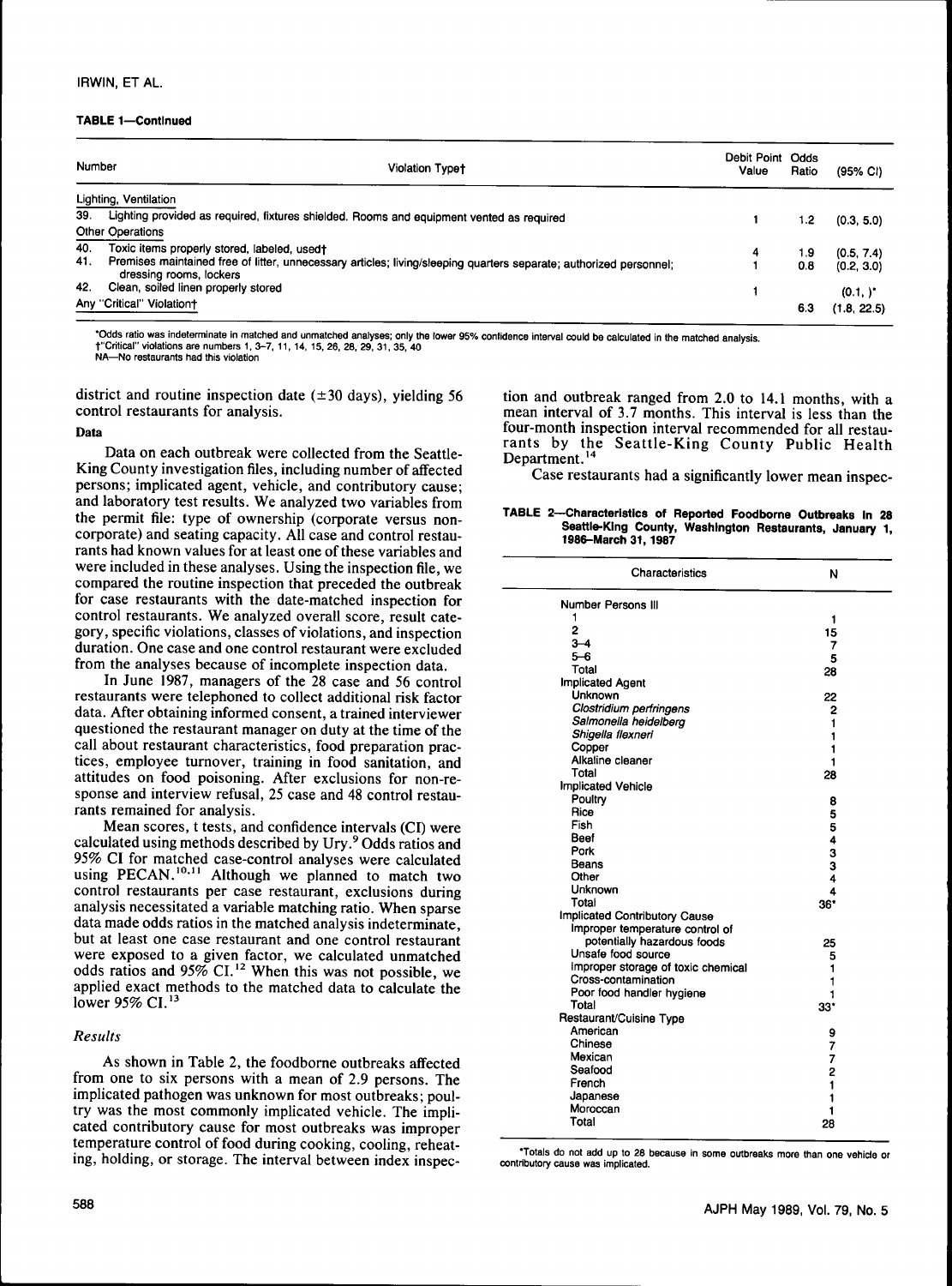| Factors                                                                                 | Factor<br>Present<br>Cases/Controls* | Factor<br>Absent<br>Cases/Controls* | Odds<br>Ratio | (95% CI)        |
|-----------------------------------------------------------------------------------------|--------------------------------------|-------------------------------------|---------------|-----------------|
| Any improper food protection                                                            |                                      |                                     |               |                 |
| practice (violations 3-13)<br>Improper storage or handling of<br>equipment and utensils | 25/31                                | 2/22                                | 15.8          | (2.0, 124.1)    |
| (violation 22)                                                                          | 6/1                                  | 21/52                               | 14.9          | (2.6, 85.4)     |
| Potentially hazardous foods at<br>unsafe temperature                                    |                                      |                                     |               |                 |
| (violation 3)                                                                           | 15/10                                | 12/43                               | 10.1          | 45.7)<br>(2.2,  |
| Any "critical" violation                                                                | 22/24                                | 5/29                                | 6.3           | (22.5)<br>(1.8, |
| Inspection lasting $\geq$ 37 minutes                                                    | 13/22                                | 4/27                                | 5.6           | 26.9<br>(1.1,   |
| Score $\leq 86$ points                                                                  | 13/10                                | 14/43                               | 5.4           | 19.8)<br>(1.5,  |
| Corporate owner<br>"Unsatisfactory" or "Suspend                                         | 21/28                                | 5/17                                | 5.3           | 24.4)<br>(1.1,  |
| Permit" result                                                                          | 20/22                                | 7/31                                | 3.9           | 11.0<br>(1.4,   |
| Restaurant size $\geq$ 150 seats<br>Potentially hazardous food not<br>cooked to proper  | 12/11                                | 16/45                               | 3.4           | 9.9)<br>(1.1,   |
| temperature (violation 4)                                                               | 3/0                                  | 24/53                               |               | $(1.2, -)$ t    |
| American cuisine specialty                                                              | 9/32                                 | 16/16                               | 0.2           | (0.1.<br>0.7)   |

| TABLE 3-Factors Associated with Foodborne Outbreaks in Restaurants, Seattle-King County, Washington, |  |  |
|------------------------------------------------------------------------------------------------------|--|--|
| January 1, 1986–March 31, 1987                                                                       |  |  |

'Presented for unmatched data only.

tOdds ratio was indeterminate in unmatched analysis; only the lower 95% conlidence interval could be calculated in the matched analysis.

tion score (83.8) than control restaurants (90.9) (difference  $=$ 7.1, 95% CI =  $-13.3$ ,  $-2.18$ ). Restaurants with an overall score of less than 86 were about five times more likely to have an outbreak than those with better scores. Restaurants that received an inspection result of "unsatisfactory" or "suspend permit" were about three times more likely to have an outbreak than those with "satisfactory" results (Table 3). Several specific violations significantly increased the risk of an outbreak, including any improper food protection practice (violations 3-13), especially improper temperature control of potentially hazardous foods (violations 3 and 4), improper storage and handling of equipment (violation 22), and any "critical" violation. Several other individual violations related to improper food protection practices had odds ratios of 2.0 but the confidence intervals included 1.0 (Table 1). Restaurants with inspections lasting longer than 36 minutes, with corporate owners, or with 150 or more seats were also more likely to have outbreaks than restaurants without these characteristics (Table 3). Two factors identified through telephone interviews were positively associated with outbreaks: Chinese cuisine specialty  $(OR=5.0, 95\% \text{ CI}=1.0,$ 25.8), and any Asian cuisine specialty (OR=4.0,95% CI=1.0, 15.6). One factor, American cuisine specialty, had a clearly negative association with outbreaks  $(OR=0.2, 95\% 0.1, 0.7)$ (Table 3).

#### *Discussion*

This study demonstrates that restaurants with poor routine inspection results were at increased risk of foodborne outbreaks. Key risk factors included a low score (less than 86 points), an inspection result warranting follow-up inspection or permit suspension, and violations of recommended food protection measures.

Our study was based on the inspection form used in Seattle-King County which differs from forms used by other locales and the US Food and Drug Administration<sup>15</sup> by assigning greater weight to violations of proper temperature controls of potentially hazardous foods. Most outbreaks in this series were probably caused by improper heating, cooling, cooking, holding, or storage of food—a finding consistent with a nationwide series of outbreaks reported to the Centers for Disease Control.' Inspection forms that give less weight to these temperature control factors may be less predictive.

It is widely believed that inspection results vary according to the sanitarian who performs an inspection.<sup>14</sup> We were unable to directly evaluate the quality of inspection data used in this study because Seattle-King County does not routinely require more than one sanitarian to do the same inspection. A recent evaluation in one district of the county where several sanitarians inspected the same restaurant at the same time suggested that the sanitarians were fairly consistent in identifying violations of proper temperature controls and cross-contamination but less consistent on overall score or the combination of violations accounting for that score.\*

The strong association between outbreaks and improper storage and handling of equipment (violation 22) is difficult to explain on a biologic basis, and may be spurious because it is based on extremely sparse data. Conceivably, certain equipment violations, such as improper storage or handling of meat slicers, could be hazardous. Alternatively, improper use of equipment may reflect food-handling techniques more directly related to foodborne illness, a consideration if sanitarians do not use standard techniques for identifying violations.

Inspections lasting 37 minutes or more may have been associated with foodborne outbreaks because more time is needed to identify and record multiple violations. Large restaurant size may represent a risk factor simply because such restaurants serve numerous patrons, thus increasing the likelihood of finding two ill persons needed to identify an outbreak. Alternatively, large restaurants may be more likely to have an outbreak because of poor control of food temper-

<sup>•</sup>Unpublished data. Food Protection Program, Seattle-King County Department of Public Health.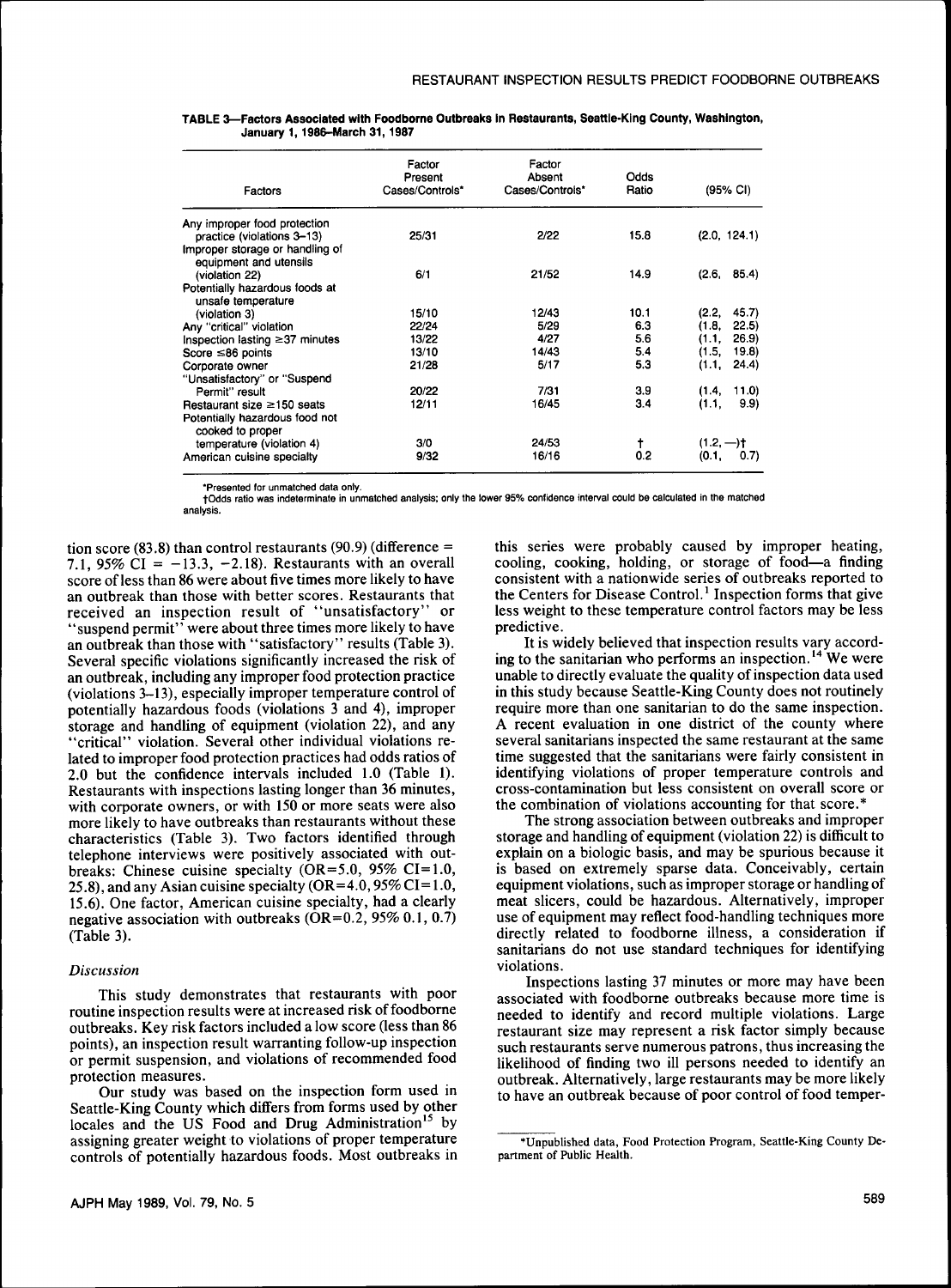atures, greater food volume, more complex menus, or less closely supervised food handlers. The association of the outbreaks with corporate ownership largely reflects the association of outbreaks with restaurant size. Compared with small noncorporate restaurants, large noncorporate restaurants were more likely  $(OR = 5.0, 95\% \text{ CI } 0.5, 47.1)$  than small corporate restaurants (OR=2.5, 95% CI 0.6, 10.4) to have an outbreak.

We cannot rule out chance as an explanation for the positive associations with Asian or Chinese restaurants because the lower confidence bounds were 1.0, but these positive associations are plausible because certain food preparation practices in Cantonese-style restaurants have been found to be hazardous.<sup>16</sup> On the other hand, reporting bias could also explain these associations if Seattle-King County residents were more likely to report foodborne illness after eating in Asian restaurants than in other restaurants. Similarly, the apparent "protective" effect of American cuisine specialty could reflect less hazardous food preparation and sanitation practices or less intensive reporting of foodborne illness from American-style restaurants.

Poor inspection results should trigger appropriate education and regulatory action, such as follow-up inspection or permit suspension, which in turn should prevent outbreaks. Because our study illustrates that restaurants with poor inspection results are *more* likely to have outbreaks, it appears that the resulting regulatory action and education were not sufficient to prevent these outbreaks or that the restaurants did not adopt the recommended improvements on a long-term basis. Although we did not directly address this issue in our study, it probably reflects several problems. Restaurants with suspended permits are typically closed for less than 24 hours, a reprimand which might have little impact on a restaurant's profits or reputation. In addition, some restaurant managers complained during the telephone interviews that the education offered by sanitarians at the time of routine inspection is cursory or inconsistent. Finally, sanitarians in Seattle-King County and other  $locales<sup>17</sup>$  often report that food sanitation procedures taught at routine inspection have been abandoned by the next inspection.

Although this study demonstrates that the Seattle-King County inspection form can successfully identify restaurants at increased risk of foodborne outbreaks, it also illustrates that more emphasis is needed on regulation and education to prevent outbreaks in restaurants with poor inspection results. Permit suspension and timely follow-up inspections are clearly warranted when low scores or critical violations are noted. Detailed education to food handlers and their supervisors on the risks associated with specific violations is also needed. The risk estimates in Table 1 provide a simple instruction tool: for example, a sanitarian who notes unsafe storage temperatures of potentially hazardous foods (violation 3) could explain that this increases the risk of an outbreak

ten-fold. Food protection programs should also assure that sanitarians use appropriate inspection techniques and that food handlers are certified in proper food preparation techniques. Finally, investigation of all complaints of foodborne illness will also help to monitor restaurants that pose an unusual public health risk.

#### **ACKNOWLEDGMENTS**

We thank the following individuals for their valuable assistance with this study: *Washington State Division of Health:* James Thomas, Charles Bartelson, Charles Evans, Phyllis Shoemaker, Mary Chadden, Floyd Frost; *Seattle-King County Department of Public Health:* Gale Yuen, Herbert Anderson, Rebecca Bossart, Philip Holmes, Sharon Greenman, Jeffrey Everest, James Henriksen, Lawrence Kirchner, Anthony Bossart, Tracey Driflot, and the sanitarians who conducted the routine inspections; *King County Computer Systems:* Gary McCaig; the Seattle-King County restaurant employees who participated in interviews; and the *Centers for Disease Control:* Robert Tauxe, Alan Hightower, Donna Stroup, Richard Steketee, William Rokaw, Miriam Hunter, Gerri Mast, and Deborah Adams. This study was presented at the annual meeting of the Society of Epidemiologic Research, June 15, 1988.

#### **REFERENCES**

- 1. Bryan FL: Impact of foodborne diseases and methods of evaluating control programs. Environ Health 1978; 40:315-323.
- 2. US Public Health Service: Food service sanitation manual including a model food service sanitation ordinance and code. USDHEW, PHS Pub. No. 934. Washington, DC: Govt Printing Office, 1963.
- 3. Dannenberg AL, Yashuk JC, Feldman RA: Gastrointestinal illness on passenger cruise ships, 1975-1978. Am J Public Health 1982; 72:484-488.
- McCaig GA: Public Health Permit System, Detail Design Document. Seattle, WA: King County Systems Services, September 20, 1984.
- 5. Bader M, Blonder E, Henriksen J, *et al: A* study of food service establishment sanitation inspection frequency. Am J Public Health 1978; 68:408-410.
- 6. Dutcher K: Public Health Inspection Reports, Detail Design Document. Seattle, WA: King County Systems Services, December 5, 1985.
- 7. Grendon J: Report: Seattle-King County Foodborne Illness Surveillance and Outbreaks, 1986. Seattle, WA: Seattle-King County Department of Public Health, 1986.
- 8. Bryan FL, Lewis KH, Anderson HW, *et al:* Procedures to Investigate Foodborne Illness. Ames, Iowa: Intemational Association of Milk, Food and Environmental Sanitarians, 1987.
- 9. Ury HK: Efficiency of case-control studies with multiple controls per case: continuous or dichotomous data. Biometrics 1975; 31:643-649.
- 10. Gail MH, Lubin JH, Rubenstein LV: Likelihood calculation for matched case-control studies and survival with lead death times. Biometrika 1981; 68:703-707.
- SAS User's guide, Version 5 Edition. Cary, NC: SAS Institute, 1985.
- 12. Rothman KJ, Boice JD: Epidemiologic analysis with a programmable calculator. USDHEW, NIH Pub. No. 79-1649. Washington, DC: Govt Printing Office, June 1979; 5-7.
- Thomas DG: Exact and asymptotic methods for the combination of  $2 \times 2$ tables. Computer Biomed Res 1975; 8:423-446.
- 14. Bemhardt RR: Seattle-King County Department of Public Health Food Protection Program Review. Olympia, WA: Division of Health, Department of Social and Health Services, August 1986.
- 15. Food Service Establishment Inspection Report. Public Health Service, Food and Drug Administration, USDHHS. FDA Form 2420. Washington, DC: Govt Printing Office, 1984.
- 16. Bryan FL, Bartelson CA, Christopherson N: Hazard analyses, in reference to *Bacillus cereus* of boiled and fried rice in Cantonese-style restaurants. J Food Protect 1981; 44:500-512.
- 17. Zaki MH, Miller GS, McLaughlin MC, *et al:* A progressive approach to the problem of foodborne infections. Am J Public Health 1977; 67:44-49.